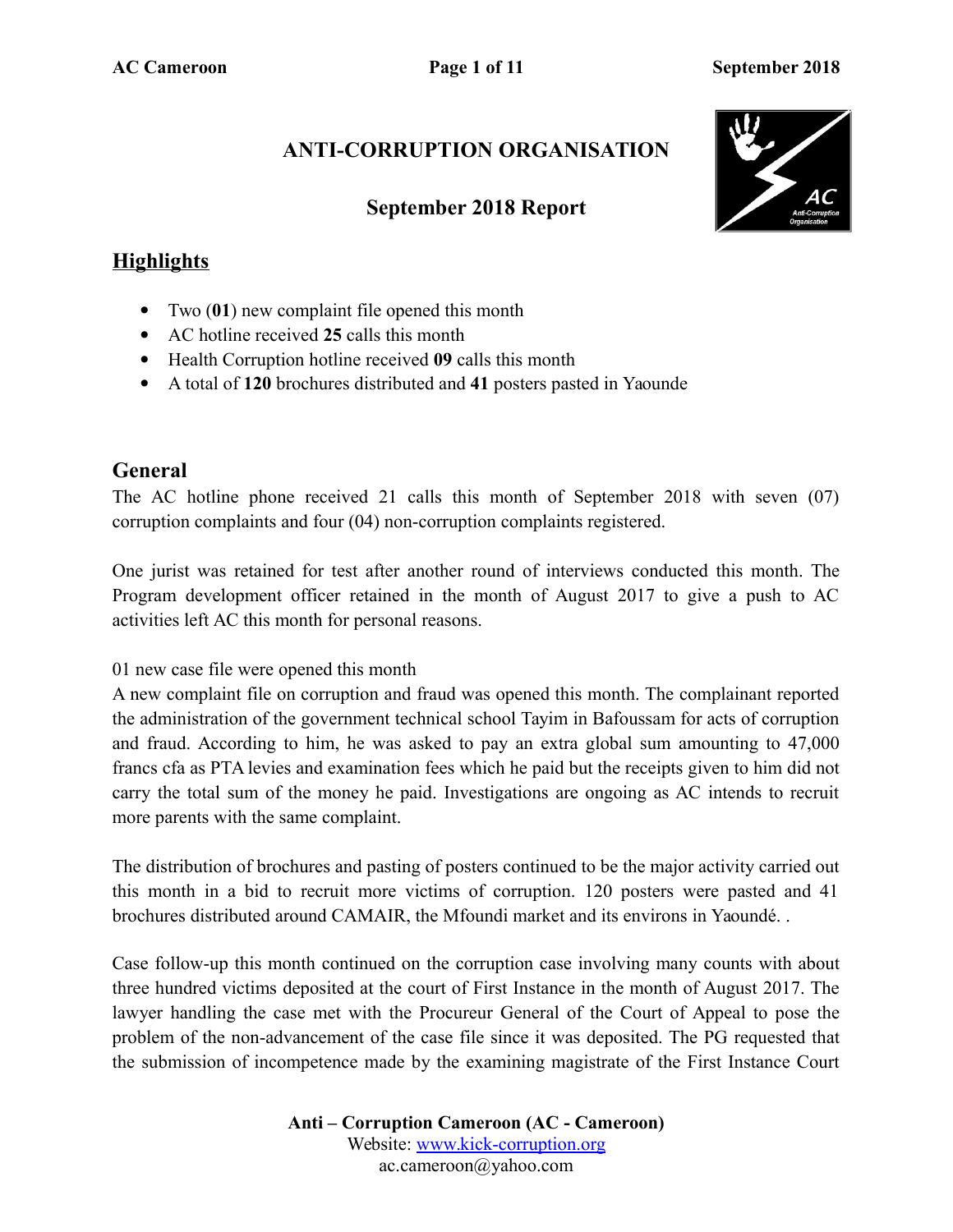regarding the case be brought to him so he can find out what the legal department has done in the case. The lawyer has been unable to retrieve the submission yet because the court registrar keeps making excuses that it has not been signed.

#### **AC Hotline Phone**

The AC hotline phone received 25 calls this month of August 2018 registering seven (07) corruption and corruption related complaints and four (04) non-corruption complaints. The calls have been analyzed and represented on charts as seen below;

# **AC Hotline Calls Split September 2018**



Responsive calls this month of September 2018 represented 92% while 8% of callers' numbers were non-responsive.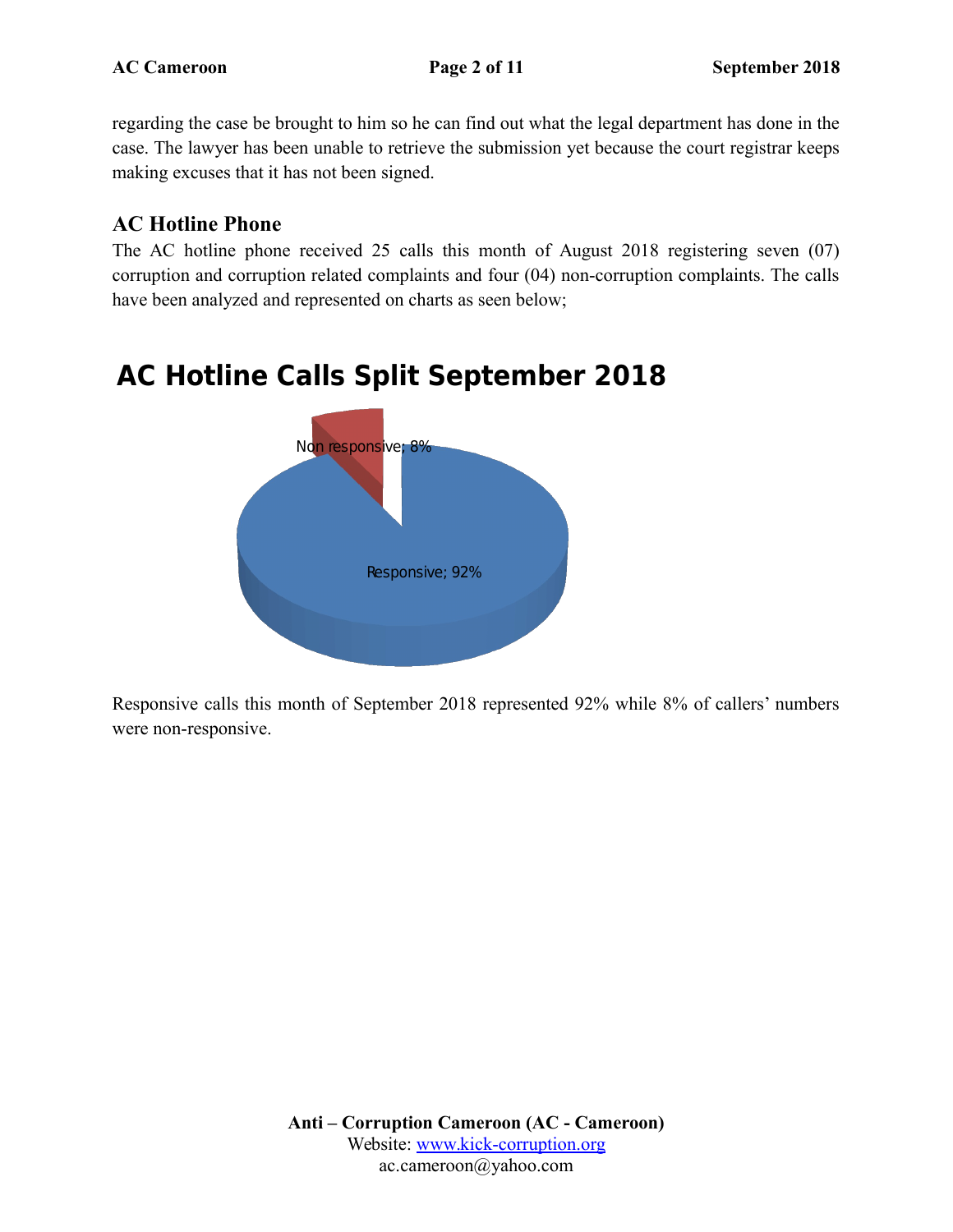# **AC Hotline Complaint Split September 2018**



64% of complaints this month of September 2018 were corruption complaints while 36% of complaints were of a non-corruption nature

## **AC Hotline Corruption Complaints Split September 2018**



Complaints against bribery and corruption and abuse of power both represented 29% of corruption complaints, while complaints of fraud, extortion and misappropriation of public funds all represented 14% of corruption complaints

> **Anti – Corruption Cameroon (AC - Cameroon)** Website: [www.kick-corruption.org](http://www.kick-corruption.org/) ac.cameroon@yahoo.com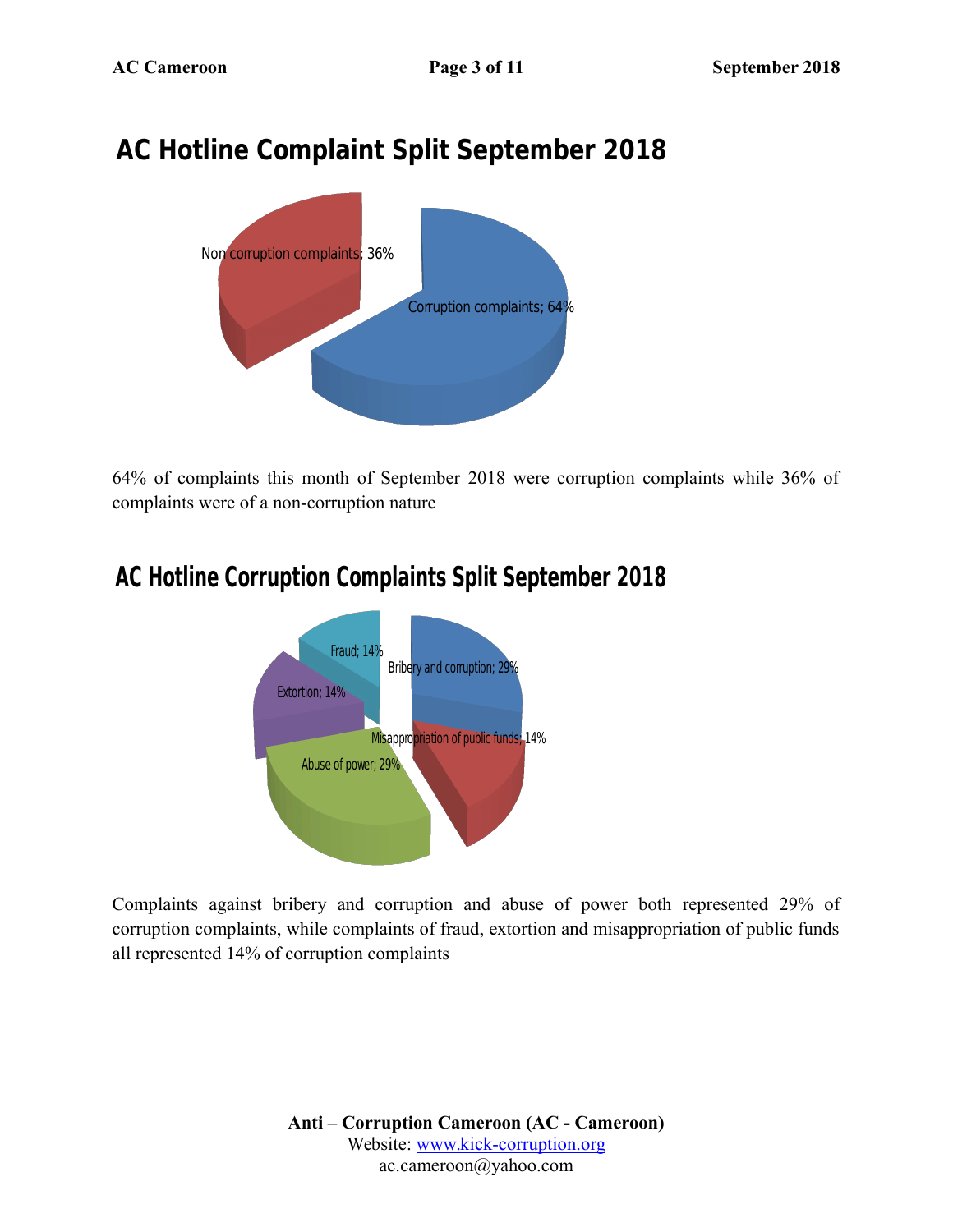# **AC Hotline Non-Corruption Complaints Split September 2018**



Complaints against breach of trust made up 50% on non-corruption complaints while breach o contract and abusive arrests made up 25% each of non-corruption complaints

#### **Gender**



# **AC Hotline Gender Split September 2018**

The month of September 2018 registered 89% of participants in calls of the male gender while the female gender made up only 11% of callers.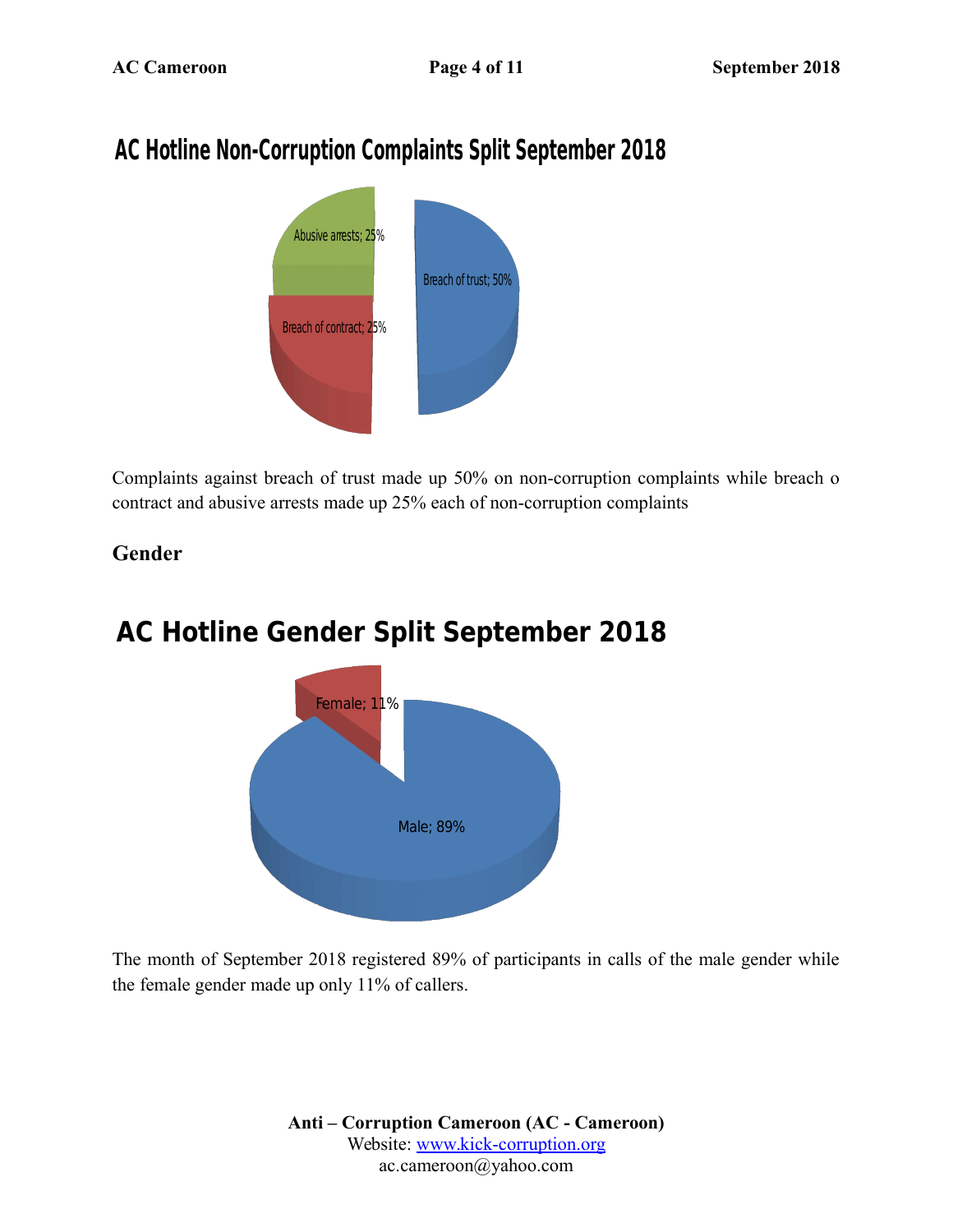### **Age Range of Callers**

# **AC Hotline Age-Range of Callers September 2018**



As is the trend with calls, the adult age-range participated with most calls representing 53% of total callers and the youth age-range with 35% of calls while the elderly age-range represented 12%.

### **Regional Representation**



# **AC Hotline Regional Split September 2018**

**Anti – Corruption Cameroon (AC - Cameroon)** Website: [www.kick-corruption.org](http://www.kick-corruption.org/) ac.cameroon@yahoo.com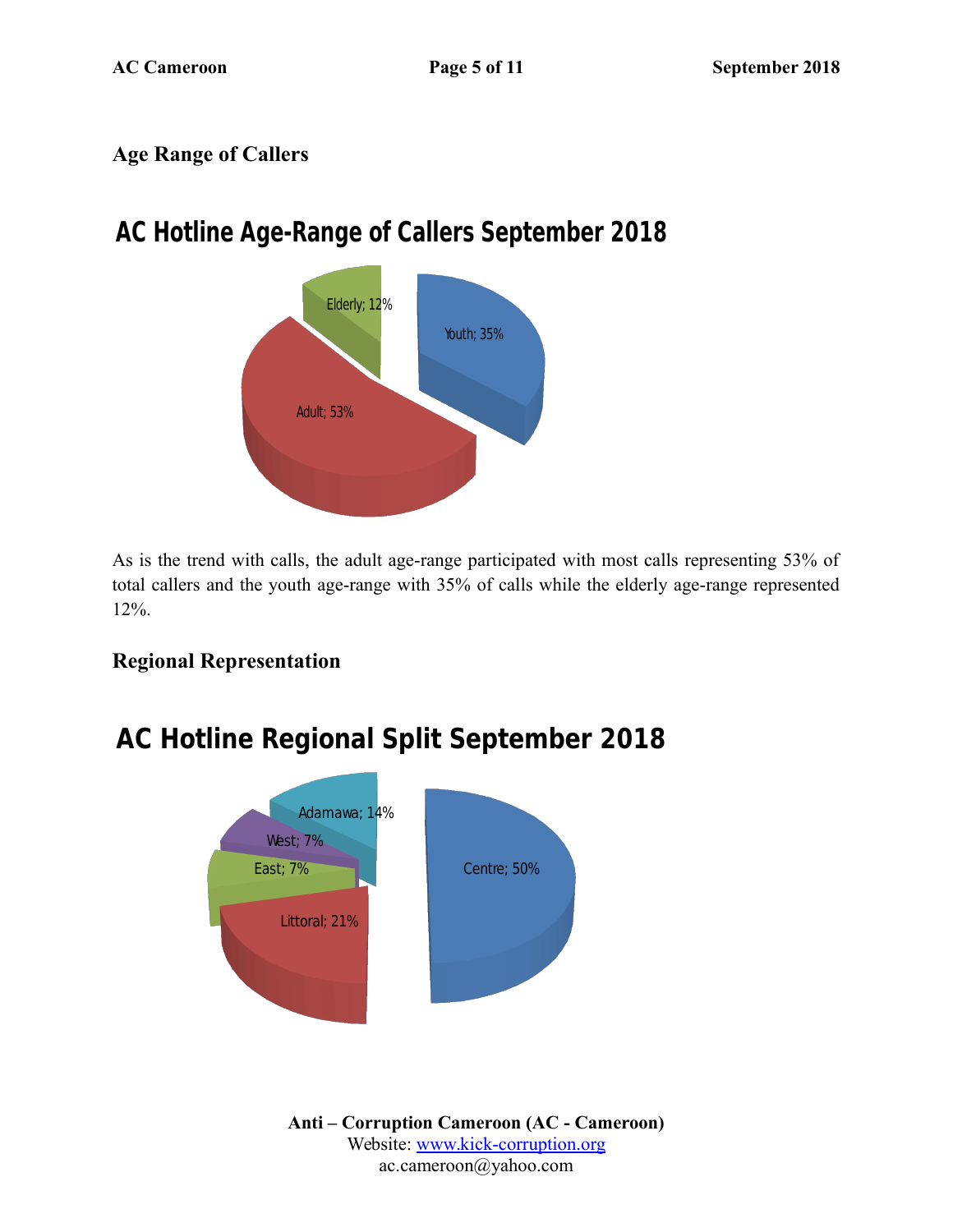This month of September 2018, callers from the Centre region participated highest in calls representing 50% of total calls, the Littoral region with 22%, the Adamawa region with 14% while the East and West regions both registered 7% each of calls.

#### **Investigations**

Investigations were carried out this month in a new complaint file on corruption and fraud opened this month. The complainant, a parent reported the school administration of Government Technical School Tayim in Bafoussam for acts of corruption and fraudulent practices. He explained that his child who is in an examination class was driven for PTA levies and examination fees which they claimed were 47,000 francs cfa. He paid the amount solicited and when he went in later to collect the receipt; they presented him with two receipts showing 22,000 francs cfa for PTA levies and 20,400 francs cfa for examination fees while 4,600 francs cfa was un accounted for.

AC is working with the victim in order to recruit other parents who have been victims of the same offence by the school administration.

#### **Legal follow-up**

Case follow-up this month continued on the corruption case involving many counts with about three hundred victims deposited at the court of First Instance in the month of August 2017. The lawyer handling the case met with the Procureur General of the Court of Appeal to pose the problem of the non-advancement of the case file since it was deposited. The PG requested that the submission of incompetence made by the examining magistrate of the First Instance Court regarding the case be brought to him so he can know what the legal department has done regarding the advancement of the case. The lawyer has been unable to retrieve the submission because the court registrar working as secretary to the examining magistrate keeps making excuses that it has not been signed.

#### **Management**

One jurist was retained for test this month of September after two rounds of interviews conducted.

The Project Development Officer retained in the month of August 2017 to give AC a push left AC this month for personal reasons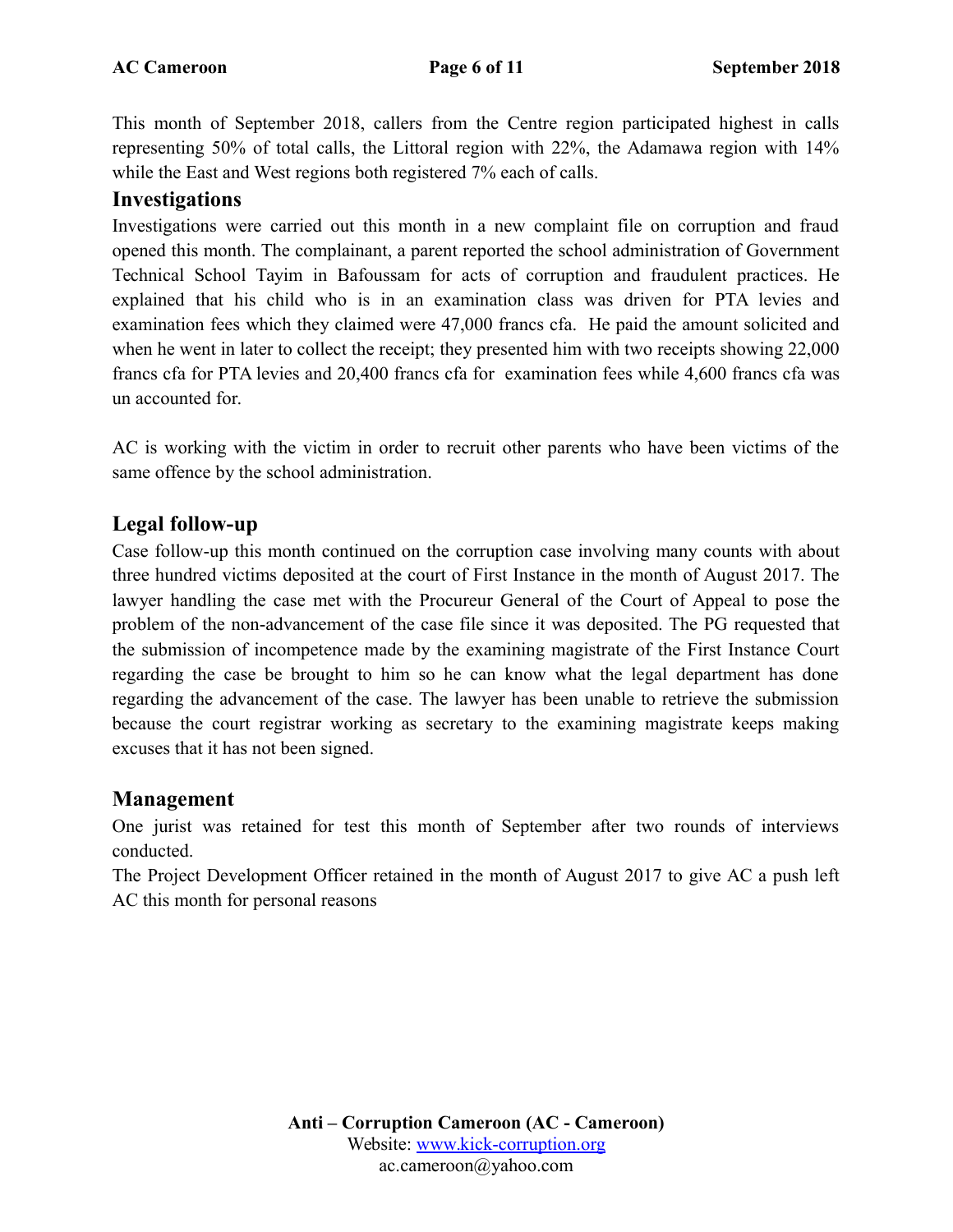#### **Health Corruption Hotline**

The Health Corruption hotline phone received seven (09) calls this month of August 2018 with no complaint registered.

Data from the calls has been analyzed as is represented on charts below.

## **Health Corruption Hotline Calls Split September 2018**



89% of calls received through the Health Corruption phone were responsive while 11% of calls were non responsive.

### **Gender**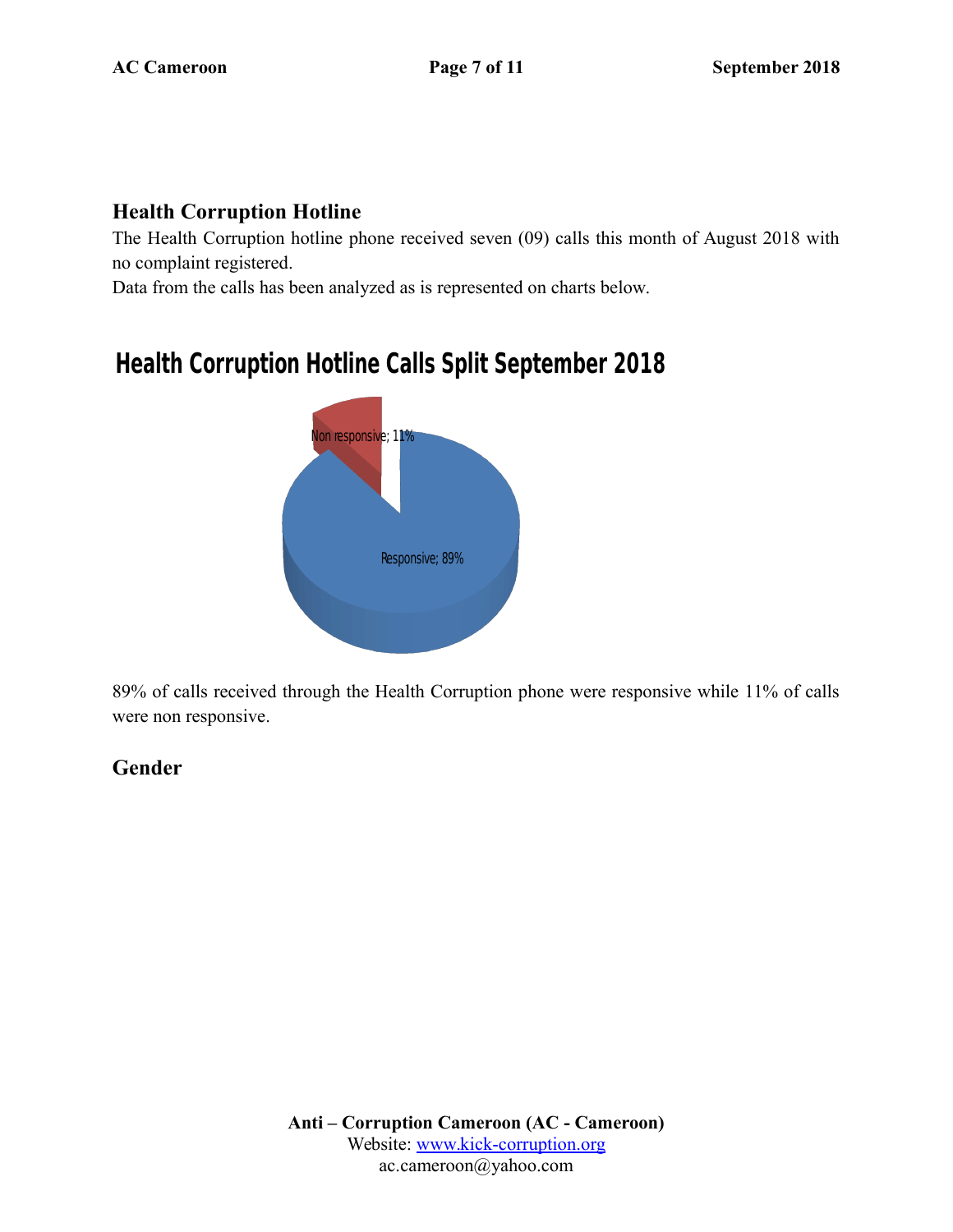# **Health Corruption Hotline Gender Split September 2018**



The female gender participated with most calls representing 71% of total calls while the male gender represented just 29% of calls

### **Age Range of Callers**

## **Health Corruption Hotline Age-Range Split September 2018**



This month of September 2018, just two age groups participated in calls. The adult age range participated with 60% of total calls and the youth age group with 40% of calls.

### **Regional Representation**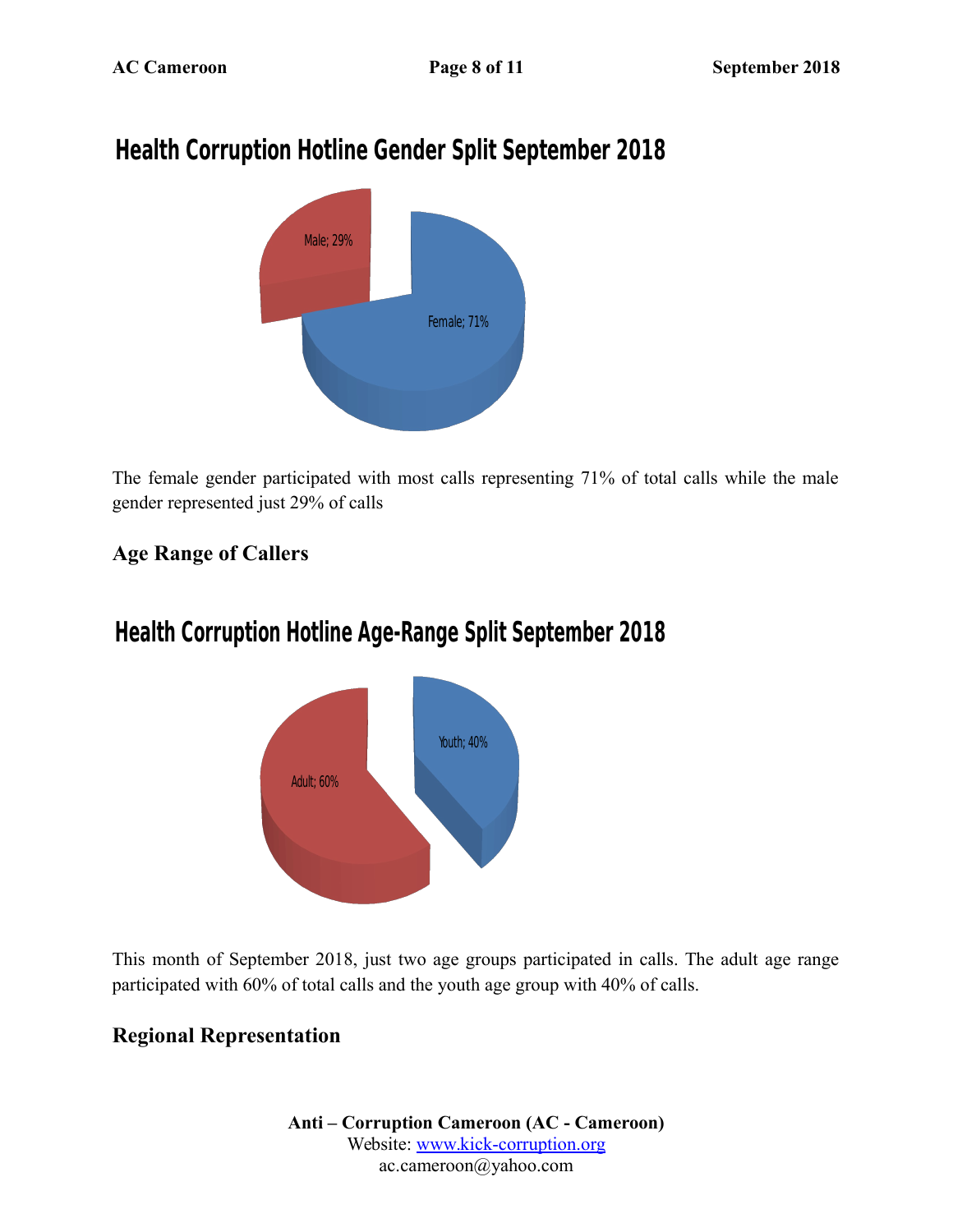### **Health Corruption Hotline Regional Representation September 2018**



This month of September 2018, the Adamawa region had the highest number of calls with a 67% representation, followed by the Centre region with a 17% representation and the North region with a 18% representation.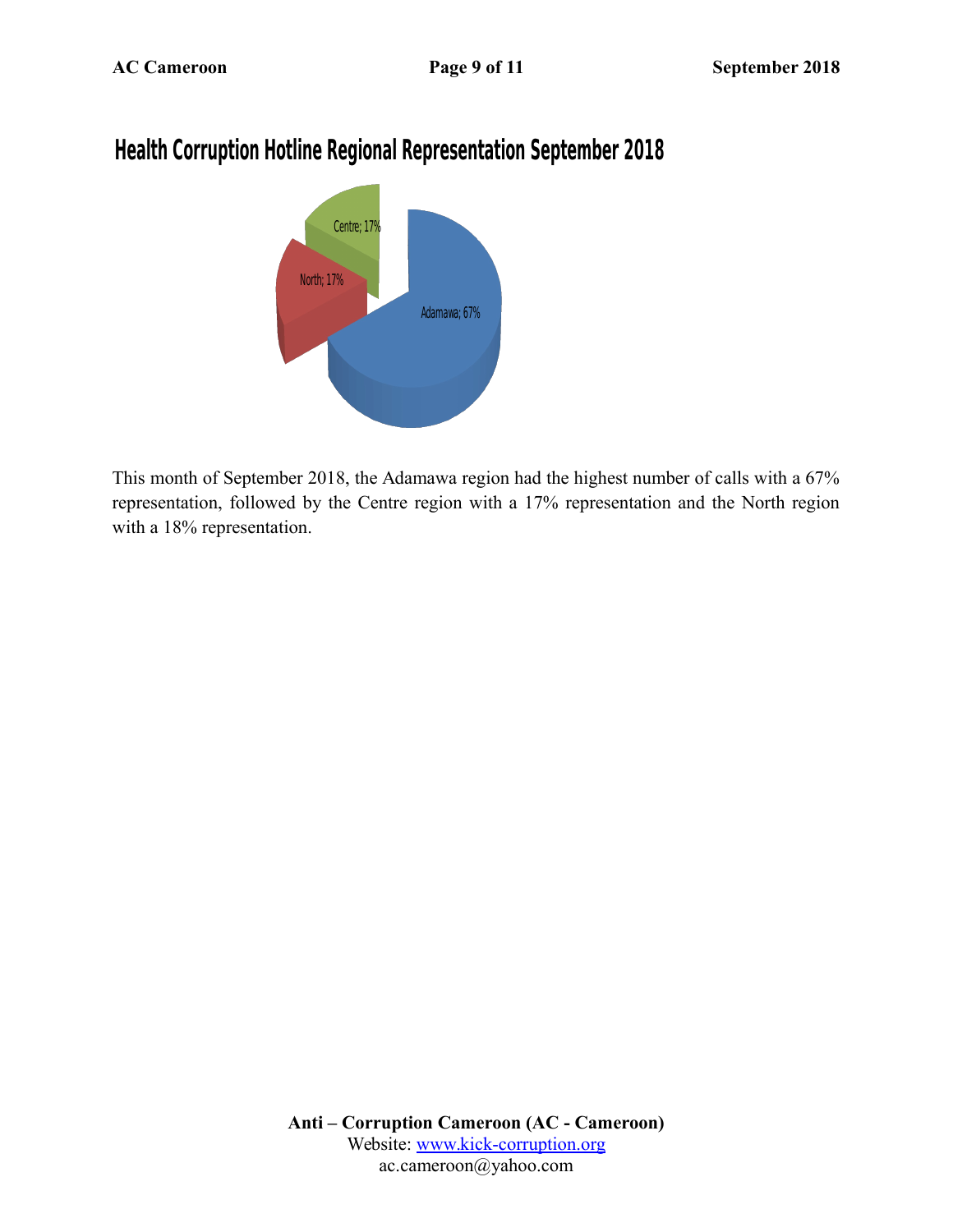#### **Finance AC received funds this month from NEU FOUNDATION**

**Rate: \$586.5**

| <b>Amount</b> in  | <b>Use</b>         | <b>Details</b>    | <b>Amount in USD</b> |
|-------------------|--------------------|-------------------|----------------------|
| <b>Francs CFA</b> |                    |                   |                      |
| 30,000            | <b>AC</b> Hotline  | 25 calls received | \$51.15              |
| 5,000             | <b>HC</b> Hotline  | 9 calls received  | \$8.52               |
| 13,250            | Investigations     | $\overline{0}$    | \$22.59              |
| 18,300            | Legal              | 01 case follow-up | \$31.2               |
| $\overline{0}$    | Media              | $\theta$          | <b>\$0.0</b>         |
| 426,050           | Management         | Co-ordination     |                      |
|                   |                    |                   | \$726.2              |
| 5,000             | Office             | Office materials  |                      |
|                   |                    |                   | \$8.52               |
| 497,600           | <b>TOTAL</b>       |                   |                      |
|                   | <b>Expenditure</b> |                   | \$848.4              |
|                   | September 2018     |                   |                      |

#### **Donor Financial Report September 2018**

 $\sqrt{2}$ 

| <b>Amount in FCFA</b> | Donor | Month | <b>Amount in USD</b> |
|-----------------------|-------|-------|----------------------|
|-----------------------|-------|-------|----------------------|